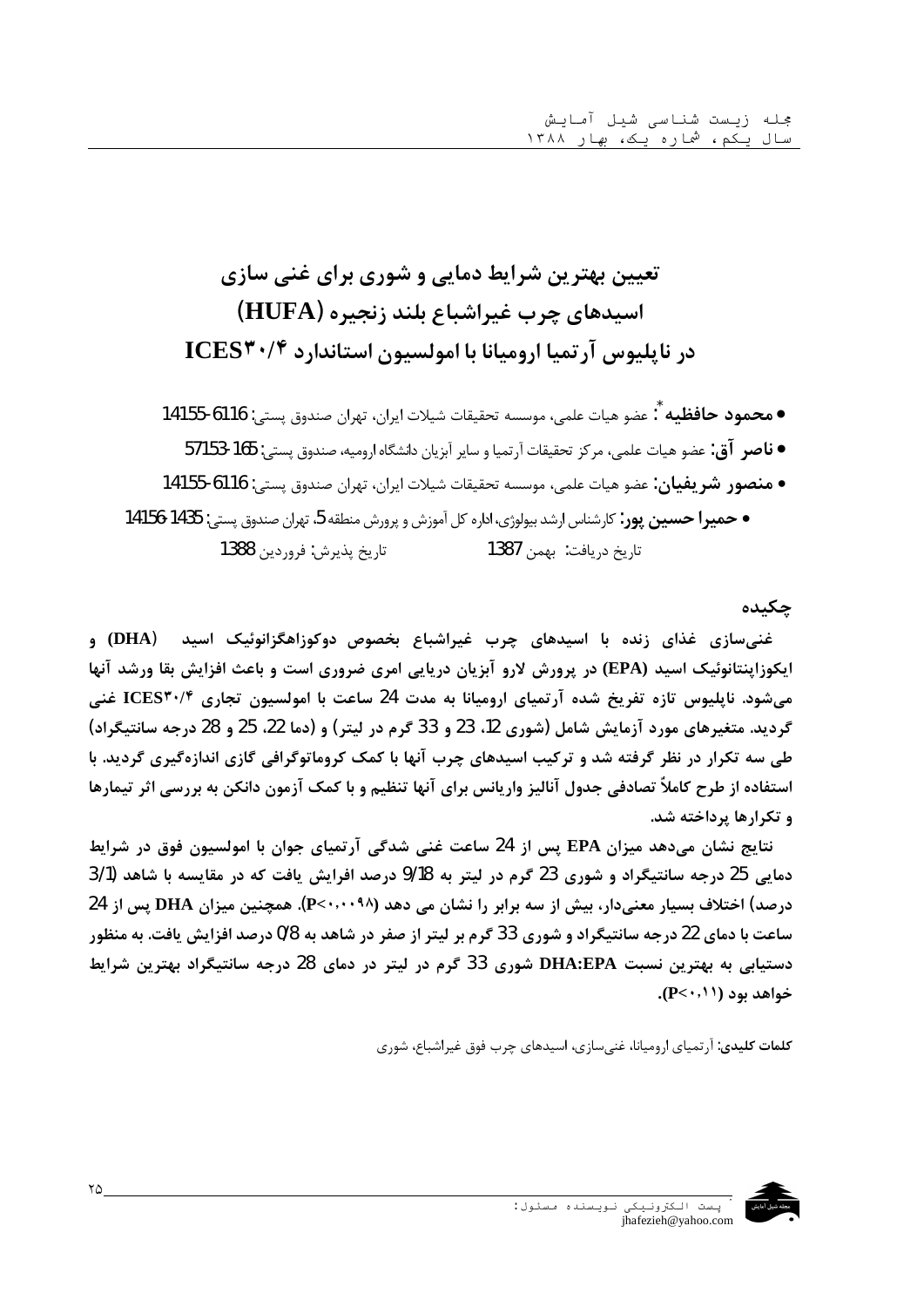#### مقدمه

غذاهای زنده با توجه به تحرک، سطح انرژی و ارزش غذایی بالا و قابلیت دستکاریهای بیوشیمیایی که به غنیسازی تعریف شده است، در حداقل بخشی از مراحل لاروی آبزیان مختلف دریایی و برخی آبزیان آبهای شیرین نقش انحصاری و غیرقابل جایگرینی را ایفا نموده است. روتیفر و آرتمیا برجستهترین غذاهای زنده مورد استفاده در صنایع آبزی پروری هستند که با توجه به نحوهٔ تغذیه پالایش گر غیر انتخابی بخصوص در سالهای اخير به منظور تكميل رژيم غذايي آبزيان به غنيسازي آنها توجه بسیار شده است. اسیدهای چرب EPA و DHA در آبزیان دریایی از ضروریات نیاز غذایی است که بررسی آنها در پیکره آر تميا اهميت ويژهاي دارد (10).

بررسی،های Azari Takami در سال 1993 نشان میدهد آرتميا اروميانا داراى مقادير بسيار كم EPA وفاقد DHA میباشد. این اسیدهای چرب نقش حیاتی در ساختار و حفظ خاصيت ارتجاعي غشاء بدن، تنظيم فشار اسمزى، ساخت هورمونهای غدد درون ریز دارند و بعنوان فعال کننده سیستم ایمنے مشهور هستند (9).

آرتمیا موجودی است که می تواند مواد موجود در محیط را چنانچه از نظر اندازه قابلیت ورود به سیستم گوارشی آنرا داشته باشد، جذب نموده و سپس هضم یا دفع نماید. این ویژگی باعث شده تا موجود مذکور مورد توجه متخصصین تغذیه قرار گیرد و از آن بعنوان یک ناقل مواد غذایی، ویتامینها، آنتی بیوتیکها، هورمونها و غیره استفاده نمایند و بلافاصله یعنی قبل از هضم ماده مکمل توسط آرتمیا، در معرض تغذیه آبزیان هدف قرار گيرند.

Watanabe و همکاران در سال 1993 جهت افزایش ارزش غذایی ناپلیوس آرتمیای فرانسیسکانا برای لارو ماهی سیم قرمز دریایی از جلبک و مخمر حاوی EPA استفاده نمود. وی نشان داد که بهترین نتیجه زمانی بدست خواهد آمد که آرتمیا غنی شده علاوه بر EPA، از درصد DHA مناسب نیز برخوردار باشد.

امروزه تلاش زیادی برای یافتن نسبت صحیح این دو اسید چرب (DHA/EPA) صورت گرفته و بهترین نتیجه زمانی است كه ابن نسبت بالاي 7 بالاتر باشد (12).

شرایط غنیسازی آرتمیا تاکنون برگرفته از تکنیک بلژیکی است که در آن شوری 33 گرم در لیتر و دمای 28 درجه سانتیگراد برای آرتمیای فرانسیسکانا قابل توجه میباشد ولی از

أنجا که گونه مورد مطالعه گونه بومی ایران است لذا شرایط آزمایشگاهی غنیسازی نیز با توجه به همین اصل بوده است.

این تحقیق انجام شد تا به سئوال بهترین شرایط غنیسازی مرحله جوان آرتميا اروميانا با امولسيون تجاري ICES۳۰/۴ پاسخ دهد.

کمی و همکاران در سال 1379 نشان دادند که با غنیسازی ناپلیوس آرتمیا ارومیانا بـا امولـسیون اسـیدهای چـرب افـزایش DHA و EPA در آنرا شاهد خواهیم بـود ولـی پـس از گذشـت مدت زمانی، بـه رغـم ثابـت مانـدن میـزان EPA حتـی بعـد از گرسنگی، میزان DHA بدلیل تبدیل به سایر اسیدهای چرب غیراشباع و از جمله EPA کاهش شدیدی نشان داد.

طبیعی و همکاران در سال 1381، ناپلیوس آرتمیا را با سری امگا 3 اسیدهای چرب فوق غیراشـباع در سـطوح مختلـف غنـی نمودند و در تغذیه پست لارو میگو استفاده نمودند. نتـایج نــشان داد که سطوح بالا باعث بهبود مقاومت به شوری در لارو میگــو و سطوح پایین در افزایش رشـد و بازمانـدگی آنهـا سـهم بـسزایی داشته است.

## مواد و روشها

جهت تخـم گــشايي سيــست آرتميــا اروميانــا در پژوهــشكده آرتمیـا و سـایر آبزیـان دانـشگاه ارومیـه از زوکهـای 6 لیتـری استفاده شد. جهت همسانسازي دمايي اين زوكها درون ظروف شیشهای مکعبی که تا نزدیـک سـطح از آب پـر شـده جاسـازی گرديد. زوكها با آب شور 33 گرم در ليتر پر شدند و دمـاي 28 درجه سانتیگراد برای آنها تنظـیم گردیـد. pH بـین 8/3-8/5 و تراکم سیست 2 گرم در لیتر انتخاب گردید. هوادهی توسط یک پیپت پلاستیکی و لولههای هوادهی متصل به پمپ مرکزی انجام شد. بطوریکه تخمها به حالت غوطهور در داخل آب قـرار گیرنـد. این زوکها با استفاده از لامپ مهتـابی 2000 لـوکس نـوردهی شدند. بعد از برقراری شرایط، سیستها به مدت 24 ساعت تحت انكوباسيون قرار گرفتند (2).

پس از 24 ساعت هوادهی قطع و ناپلیوسها جمعآوری و بـه تعداد 300 عدد در هر میلیلیتر به زوکهای غنیسازی منتقـل گرديدند. محلول غني ساز مصرف شده در واقع امولسيون تجــاري ICES۳۰/۴ بود که به منظور آمادهسازی برای مقـدار 0/5 گـرم لسيتين در 100 سانتيمترمكعب آب ريخته و به مـدت 5 دقيقـه

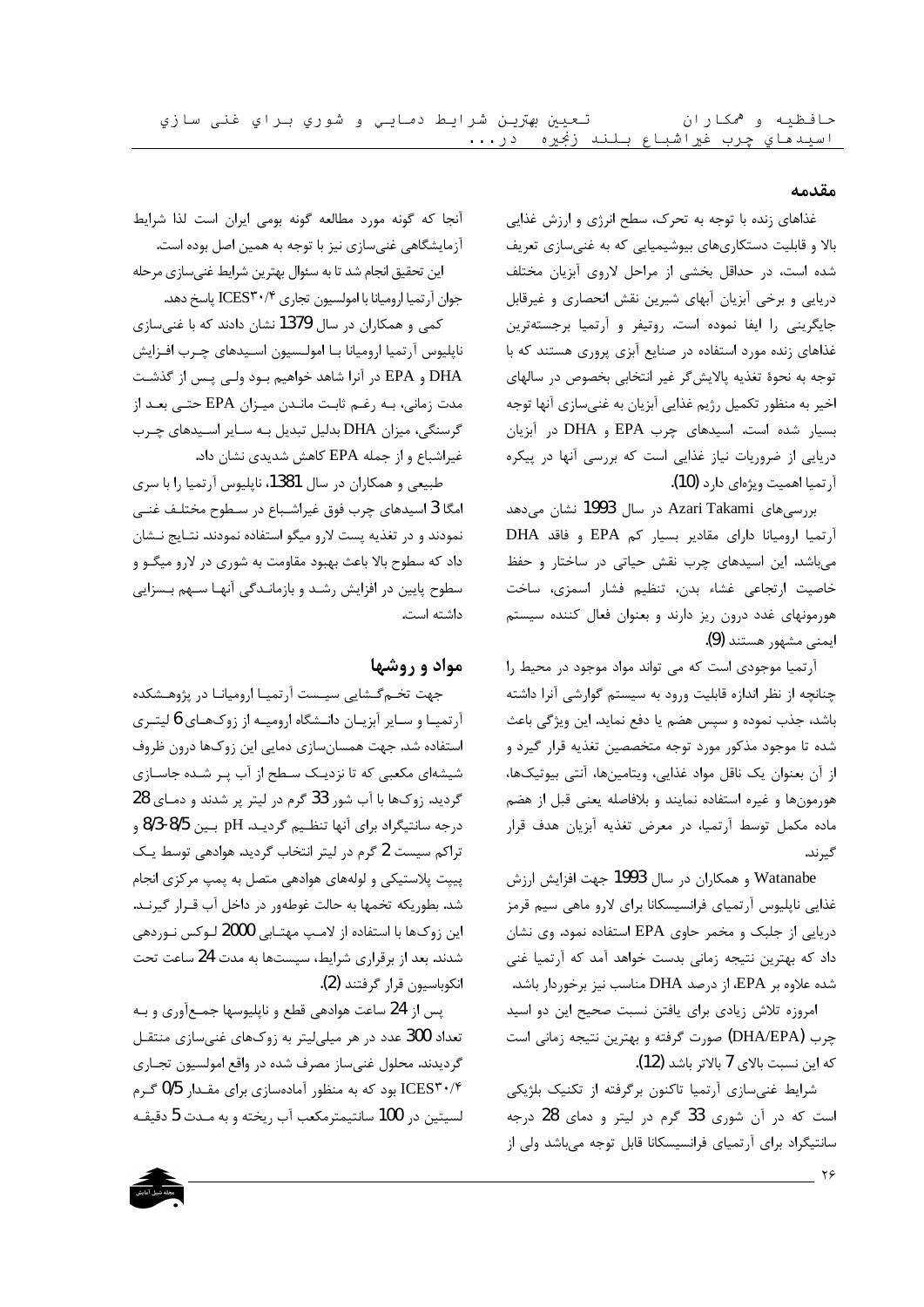توسط همزن مخلوط گرديد. سپس 5 گرم روغـن فـوق بـه ايـن محلول اضافه و به مدت 1/5دقیقه بهم زده شد (7). غنیسازی در 9 تیمار تحت شوری و دماهای مختلف بشرح زیـر انجام گرفت: تیمار 1: غنیسازی تحت دمای 22 درجه سانتیگراد و شوری 12 گرم در ليتر تیمار 2: غنی سازی تحت دمای 22 درجه سانتیگراد و شوری 23 گرم در ليتر تیمار 3: غنی سازی تحت دمای 22 درجه سانتیگراد و شوری 33 گرم در ليتر تیمار 4: غنیسازی تحت دمای 25 درجه سانتیگراد و شوری 12 گرم در لیتر تیمار 5: غنی سازی تحت دمای 25 درجه سانتیگراد و شوری 23 گرم در ليتر تیمار 6: غنیسازی تحت دمای 25 درجه سانتیگراد و شوری

33 گرم در ليتر

تیمار 7: غنی سازی تحت دمای 28 درجه سانتیگراد و شوری 12 گرم در ليتر

تیمار 8: غنیسازی تحت دمای 28 درجه سانتیگراد و شوری 23 گرم در ليتر

تیمار 9: غنیسازی تحت دمای 28 درجه سانتیگراد و شوری 33 گرم در ليتر

تیمار شاهد: ناپلیوس آر تمیا ارومیانای غنبی نـشده کـه طـی همان 24 ساعت در دمای 28 درجه و شوری 33 گرم در محیط ICES (محیطی شبیه به محیط غنی ساز ولی بـدون اسـیدهای چرب فوق غيراشباع) نگهداشته شد.

به هر ظرف 5 میلـیلیتـر محلـول امولـسیون افـزوده شـد و باقیمانـده امولـسیون پـس از تزریـق گـاز نیتـروژن در یخچـال نگهـداري گرديـد. پـس از 12 سـاعت از اولـين غنـيسـازي، 5 میلی لیتر دیگر از امولسیون به ظروف اضافه گردید و پس از 24 ساعت لاروهای هر ظرف با کمک فیلتـر 300 میکرونـی جـدا و شستشو داده شد و بـه آون تحـت دمـای 60 درجـه سـانتیگراد منتقل و به مدت 24 ساعت خشک گردید.

نمونههای خشک شده جداگانـه توسـط هـاون آسـیاب و بـه وایالهای کوچک منتقل شدند و برای آنالیز اسیدهای چـرب بـه آزمایشگاه منتقل گردیدند (8). آنالیزهـا بــا کمــک دســتگاه گــاز كروماتوگرافي DNAI-۱۰۰۰ انجام پذيرفت و نتايج با استفاده از

آنالیز واریانس یکطرفه و آزمون چند دامنه دانکن بـا کمـک نـرم افزار SPSS نسخه 14 مورد بررسي و تجزيه و تحليل قرار گرفت. ميزان DHA و EPA در محيط ICES و ICES۳۰/۴ انـدازهگيـري گردید کـه بترتیـب صـفر، صـفر در ICES و 20/12 و 6/54 درصـد در ICES۳۰/۴ بدست آمد.

## نتايج

آنالیز اسیدهای چرب در آرتمیای غنی شده با امولسیون تجـاری و گروه کنتـرل در جـدول شـماره 1 آورده شـده اسـت. نمودارهـای بررسی تغییرات با توجه به اهمیت بیشتر فقـط در اسـیدهای چـرب EPA و DHA صورت گرفته است (نمودارهای 1و 2).

بررسی تغییرات در میزان EPA C۲۰:۵n۳

براساس مطالعات آماری (N= ١٩, F= ٥,٣٩٠٨ P<٠,٠٠٩٨ مشخص گردید که میزان این اسید چرب در آرتمیاهای گروه كنترل از همه گروهها كمتر (بجز گروه 22 درجه سانتيگراد دمای آب و 12 گرم در لیتر شوری) و میزان آن در آرتمیاهای غنی شده تحت شرایط 25 درجه سانتیگراد و 33 گرم در لیتر نمک از همه گروهها بیشتر است. میزان این اسید در تیمار 25 درجه سانتیگراد و 23 گرم در لیتر نمک با کلیه تیمارها (بجز تیمارهای 22 درجه سانتیگراد و 33 گرم در لیتر و 25 درجه سانتیگراد و 33 گرم در لیتر اختلاف معنیدار دارد و تیمارهای 22 درجه سانتیگراد و 33 گرم در لیتر و 25 درجه سانتیگراد و 33 گرم در لیتر فقط با تیمار شاهد و 22درجه سانتیگراد و 12 گرم در ليتر و 28 درجه سانتيگراد و 33 گرم در ليتر اختلاف معنے دار است.

### بررسی تغییرات در میزان DHA C۲۲:۴n۳

آنالیز واریانس دادهها در ارتباط با این اسید چرب نشان مےدهـد كه غني سازي آرتميـاي اروميانـا بـا امولـسيون فـوق باعـث افـزايش .<br>معنیدار این اسید در کلیه تیمارها به نـسبت شـاهد مـیشـود (N= ۱۹, F= ۲,۳۲۲۰۴ ,P<۰,۱۱۲۹). بیشترین میزان این اسید در تیمار دمایی 22 درجه سانتیگراد و شوری 33 گـرم در لیتـر حاصـل شده است ولي بين تيمارهاي غني سازي بجز بـين تيمـار 22 درجـه سانتیگراد و 33 گرم در لیتـر و 22 درجـه سـانتیگراد و 12 گـرم در ليتر اختلاف معنى دار مشاهده نمى شود.

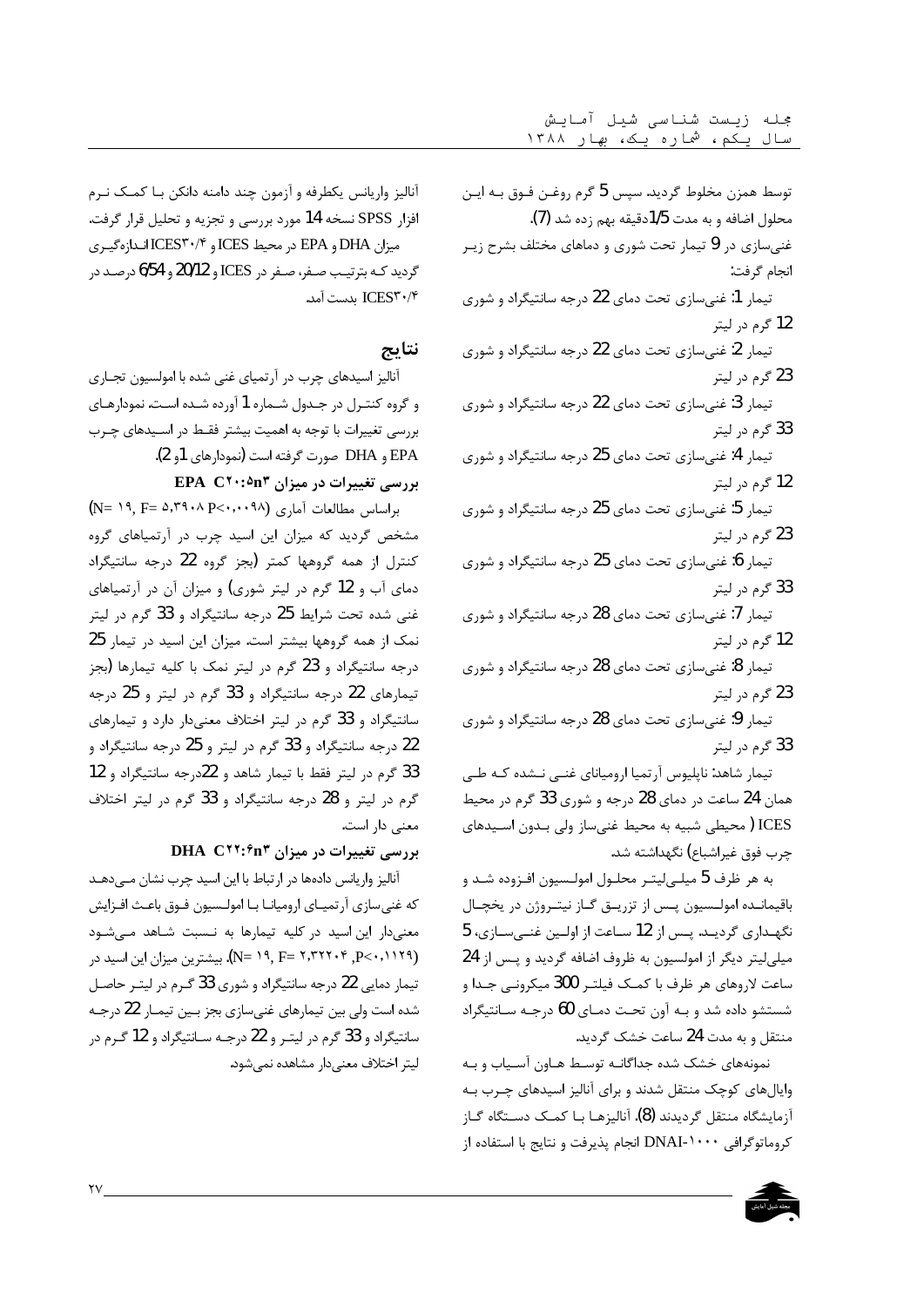حافظیه و همکاران تعيين بهترين شرايط دمايي و شوري براي غني سازي اسيدهاي چرب غيراشباع بلند زنجيره در...

| 28 (درجه<br>سانتيگراد)<br>33 ppt | 28<br>(درجه<br>سانتيگراد      | 28 (درجه<br>سانتيگراد)<br>$12$ ppt | 25 (درجه<br>سانتيگراد)<br>33 ppt | 25 (درجه<br>سانتيگراد)<br>$23$ ppt | 25 (درجه<br>سانتيگراد)<br>$12$ ppt | 22 (درجه<br>سانتيگراد)<br>33 ppt | 22 (درجه<br>سانتيگراد)<br>23 ppt | 22 (درجه<br>سانتيگراد)<br>$12$ ppt | شاهد                 | اسيدهاى<br>چرب                               |
|----------------------------------|-------------------------------|------------------------------------|----------------------------------|------------------------------------|------------------------------------|----------------------------------|----------------------------------|------------------------------------|----------------------|----------------------------------------------|
| 0/98 <sup>b</sup>                | 23 ppt<br>$1/67$ <sup>d</sup> | $1/41^{cd}$                        | $1/41^{cd}$                      | $1/64$ <sup>d</sup>                | 1/06 <sup>b</sup>                  | $1/35$ <sup>cd</sup>             | $1/15^{bc}$                      | 0/82 <sup>b</sup>                  | $0/41$ <sup>a</sup>  | $C1f$ :                                      |
|                                  |                               |                                    |                                  |                                    |                                    |                                  |                                  |                                    |                      |                                              |
| 10/31 <sup>b</sup>               | $12/62^b$                     | $11/40^{b}$                        | $10/65^{\rm b}$                  | $10/53^{b}$                        | 10/52 <sup>b</sup>                 | 10/32 <sup>b</sup>               | $10/72^{b}$                      | $10/79^{b}$                        | $0/57$ <sup>a</sup>  | C19:                                         |
| $4/47$ <sup>a</sup>              | 4/89 $a$                      | $4/85$ <sup>a</sup>                | $4/47$ <sup>a</sup>              | 4/04 <sup>a</sup>                  | $5/05$ <sup>a</sup>                | $4/46$ <sup>a</sup>              | $4/65$ <sup>a</sup>              | $5/47$ <sup>a</sup>                | 5/36 <sup>a</sup>    | $C1A$ :                                      |
| $36/85$ <sup>bc</sup>            | $34/03^{b}$                   | $38/18$ <sup>c</sup>               | $35/45^{b}$                      | $31/04^a$                          | $35/83^{b}$                        | $35/57^b$                        | $38/12$ <sup>c</sup>             | 40/01 <sup>d</sup>                 | $28/10^a$            | $C_1 \wedge \cdot \cdot \cdot$               |
|                                  |                               | $2/55$ <sup>ab</sup>               | 2/06 <sup>a</sup>                | 1/71 <sup>a</sup>                  | $2/35$ <sup>ab</sup>               | $2/20$ <sup>ab</sup>             | $2/45$ <sup>ab</sup>             | 2/77 <sup>b</sup>                  | $2/29$ <sup>ab</sup> | $C_1 \wedge T_n$                             |
| 31/8                             | $\mathsf{U}^\neg$             | $0^{\rm a}$                        | 3/51 <sup>b</sup>                | $0^{\mathrm{a}}$                   | $0^{\rm a}$                        | $0^{\rm a}$                      | $0^{\mathrm{a}}$                 | $0^{\rm a}$                        | 0 <sup>a</sup>       | $C^{\gamma}$ :                               |
| $2/74^b$                         | $7/66$ <sup>e</sup>           | $7/43^{\text{de}}$                 | $4/27$ <sup>c</sup>              | $7/95$ <sup>e</sup>                | $6/93$ <sup>de</sup>               | $7/32$ <sup>de</sup>             | $6/92$ <sup>de</sup>             | $5/30$ $^{\circ}$                  | 0 <sup>a</sup>       | $C^{\gamma}$ : \n <sup>9</sup>               |
| 1/51 <sup>a</sup>                | 1/04 <sup>a</sup>             | 1/38 <sup>a</sup>                  | $1/22$ <sup>a</sup>              | $0/94$ <sup>a</sup>                | 1/31 <sup>a</sup>                  | 1/11 <sup>a</sup>                | 1/31 <sup>a</sup>                | 1/38 <sup>a</sup>                  | 1/38 <sup>a</sup>    | $C^{\gamma}$ . $\mathfrak{e}_n\mathfrak{e}$  |
| 2/83 <sup>b</sup>                | $2/64^b$                      | 2/96 <sup>b</sup>                  | $2/74^{b}$                       | 0/21 <sup>a</sup>                  | 2/40 <sup>b</sup>                  | 2/87 <sup>b</sup>                | 2/30 <sup>b</sup>                | 2/03 <sup>b</sup>                  | $0/75$ <sup>a</sup>  | $C^{\gamma}$ . $\eta \eta^{\gamma}$          |
| 3/41 <sup>b</sup>                | $6/21$ <sup>cd</sup>          | $5/63^{cd}$                        | $7/30$ <sup>de</sup>             | $9/19$ <sup>e</sup>                | $5/91$ cd                          | $7/13$ <sup>de</sup>             | 4/47 $\degree$                   | 3/12 <sup>a</sup>                  | 3/14 <sup>a</sup>    | $C^{\gamma}$ . $\Delta_n$                    |
| $0/57$ <sup>a</sup>              | $0/94$ <sup>a</sup>           | $0/48$ <sup>a</sup>                | $0/84$ <sup>a</sup>              | $0/45$ <sup>a</sup>                | 0/72 <sup>a</sup>                  | $0/83$ <sup>a</sup>              | 1/14                             | $0/64$ <sup>a</sup>                | 1/41 <sup>b</sup>    | $C^{\gamma\gamma}$ : $\ln$ 9                 |
| 0/35 <sup>b</sup>                | 0/34 <sup>b</sup>             | $0^{\mathrm{a}}$                   | $0/43^b$                         | 0/36 <sup>b</sup>                  | 0/62 <sup>b</sup>                  | 0/44 <sup>b</sup>                | 0/37 <sup>b</sup>                | 0/33 <sup>b</sup>                  | 0 <sup>a</sup>       | $C^{\gamma\gamma}$ :                         |
| $0/62^{bc}$                      | $0/70$ bc                     | $0/74^{bc}$                        | $0/78$ bc                        | $0/59^{bc}$                        | $0/55$ <sup>bc</sup>               | $0/87$ <sup>d</sup>              | $0/54$ bc                        | 0/40 <sup>b</sup>                  | 0 <sup>a</sup>       | $C^{\gamma\gamma}$ : $\hat{\tau}$ n $\gamma$ |
| 0/18 <sup>d</sup>                | $0/11^{bc}$                   | $0/13^{bc}$                        | $0/11^{bc}$                      | 0/06 <sup>b</sup>                  | 0/09 <sup>b</sup>                  | $0/12^{bc}$                      | $0/12^{bc}$                      | $0/13^{bc}$                        | 0 <sup>a</sup>       | <b>DHA/EPA</b>                               |

جدول 1: آنالیز اسیدهای چرب ناپلیوس آرتمیا ارومیانا غنی نشده (شاهد) و غنی شده با امولسیون ICES۳۰/۴





 $\overline{\phantom{0}}$   $\overline{\phantom{0}}$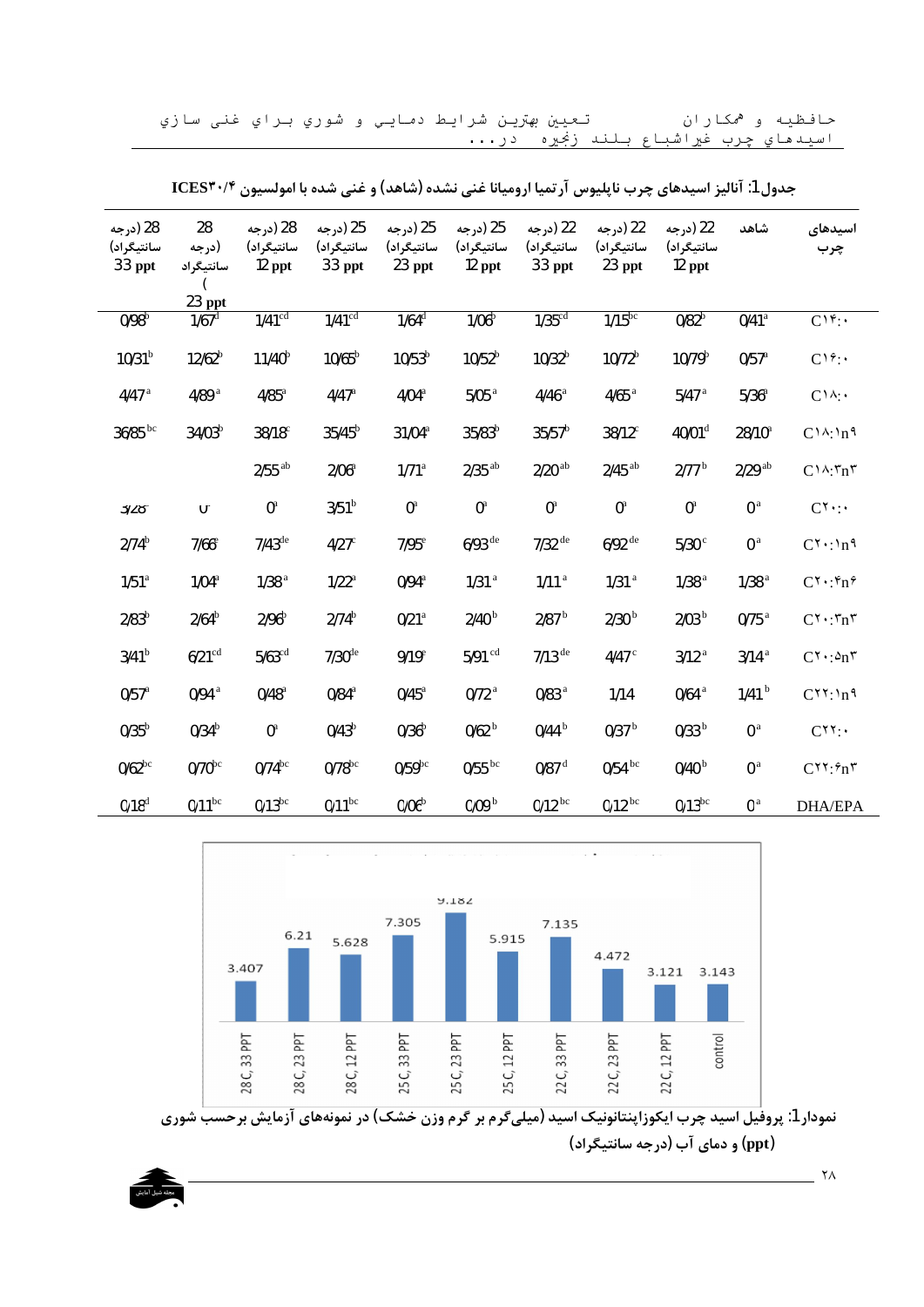

نمودار 2: پروفیل اسید چرب دکوزاهگزانونیک اسید (میلیگرم بر گرم وزن خشک) در نمونههای آزمایش برحسب شوری (ppt) و دمای آب (درجه سانتیگراد)

ىحث

جایگـاه و نقـش اسـیدهای چـرب بـویژه اسـیدهای چـرب غیراشباع با زنجیره بلند در تغذیه آبزیان و میزان آنها در سیـست و زیتوده آرتمیـا، باعـث افـزایش ارزش اقتـصادی آن مــی گـردد بطوریکه سویههایی که غنی از این اسیدها هستند، بـسیار گـران قیمت ترند. بدین منظور در سویههای فاقد این اسیدها بـه کمـک فرآیند غنیسازی محتوای غذایی آنها را تغییر و متناسب بـا نیـاز غذایی آبزی هدف تنظیم مینمایند.

در تحقیق حاضرسعی شده تـا بهتـرین شـرایط غنـیسـازی ناپلیوس آرتمیای ارومیانا با امولـسیون تجـاری ICES۳۰/۴ کـه کاربرد زیادی در چرخه غذایی بسیاری از آبزیان دارد بدست آید. نتايج نشان مي دهد كه در مورد EPA بيشترين افـزايش (9/18 میلیگرم بر گرم وزن خشک بـدن) در شـرایط دمـایی 25 درجـه سانتيگراد و شوري 23 گرم در ليتر بدست آمـد حـال آنكـه ايـن میزان در گروه شاهد 3/14 میلیگرم بر گرم وزن خشک بدن مے باشد.

بیشترین افزایش DHA (0/86 میلیگرم بر گرم وزن خــشک بدن) تحت شرایط شوری 33 گرم در لیتر و دمای آب 22 درجه سانتیگراد بدست آمد که در گروه کنترل صفر میلیگرم میباشد. در مقایسه با ناپلیوس آرتمیای فرانـسیکانا کـه بـا همــین روغـن غنی سازی شـده اختلافـی در بهینـه دمـایی و شـوری ملاحظـه میشود بطوریکه در گونهٔ فرانسیسکانا دمای آب 28 درجه

سـانتيگراد و شـوري 33 گـرم در ليتـر بعنـوان بهتـرين شـرايط غني سازي مطرح شده است (12). اين موضوع اختلافات ژنتيكـي گونههای مختلف ,ا جهت بررسی پیش خواهد کــشید، اگـر چـه شرایط مختلف محیطی دو آزمایش مـیتوانـد تـاثیر بـسزایی در تعیین نقطه بهینه برای دو عامل شوری و دمایی داشته باشد.

با توجه بـه تحقيقـي كـه توسـط بنـابي در سـال 1383، بـر تاثیرات غنیسازی آرتمیای ارومیانا جوان با روغن استخراج شده از تخمدان ماهیان خاویاری بر پروفیل اسیدهای چرب در شرایط استاندارد انجام شد، میزان ایکوزاینتانوئیک اسید از 0/19 درصد تا 4/18 درصد و میزان دکوزاهگزانوئیک اسید از صفر به 1 درصد افزایش یافت. این موضوع در آزمایش فعلی که با کمک امولسیون تجاری انجام گرفته است اختلافاتی را نشان میدهد که می تـوان به اختلاف غلظت این اسید در روغن استخراج شـده از تخمـدان ماهیان خاویاری در مقایسه با ICES۳۰/۴ وابسته دانـست و بـه یــک نتیجــهگیــری کلــیتــر رســید کــه بــرای غنــیســازی دکو;اهگزانوئیک اسـید بهتـر اسـت از روغـن اسـتخراج شـده از تخمدان ماهی خاویاری و تحت شرایط استاندار استفاده نمود. البته لازم به ذکر است که آرتمیا جوان به همان روش ِ نـاپلیوس غنيسازي ميشود ولي بدليل قدرت تصفيه كنندگي بالاتر منجـر به افزایش سطوح اسیدهای چرب غیراشباع در آن می شود (12).

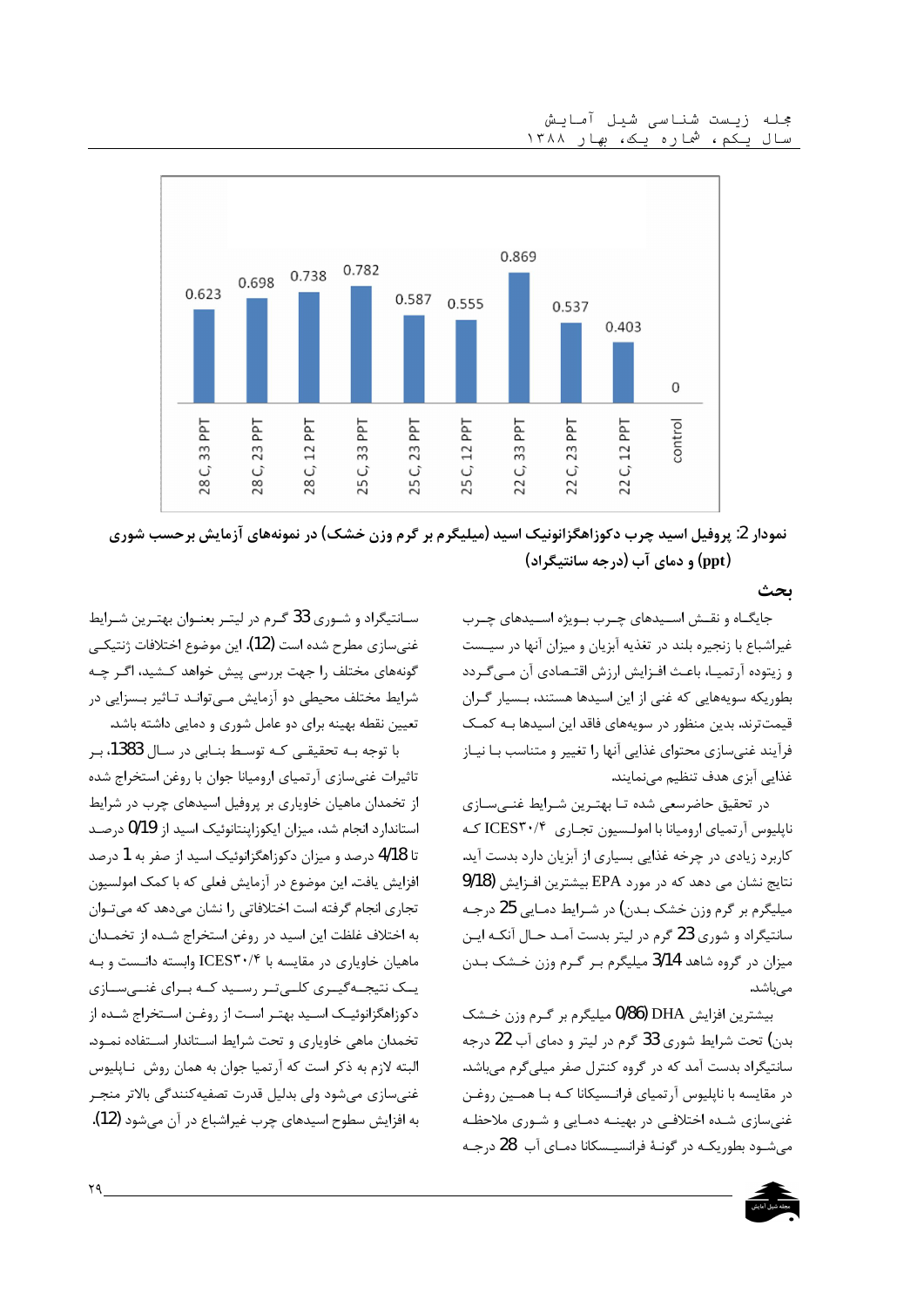تعيين بهترين شرايط دمايي و شوري براي غنى سازي حافظیه و همکاران اسيدهاي چرب غيراشباع بلند زنجيره در...

> نتايج غنيسازي ناپليوس آرتمياي اروميانا با روغن ماهي كاد که توسط آذری تاکامی در سال 1378 انجام شد نشان داد که میزان EPA از 6/1 به 9/3 و میزان DHA پس از غنیسازی از 0/6 به 4/2 میلیگرم در لیتر در هر گرم وزن خشک ناپلیوس آ, تميا ا, وميانا افزايش يافت.

> همچنین نتایج کارکرد Ackman در سال 1976 نشان داد که استفاده از روغن ماهیان در بالابردن میزان اسیدهای چرب در آر تمیا و متعاقب آن در آبزیان هدف نقش بسزایی دارند.

> نتايج آزمايشات Sorgeloos و همكاران در سال 1991 بر روی آرتمیا فرانسیسکانای جوان نشان داد که افزایش سلکو خشک (از امولسیونهای استاندارد اسیدهای چرب تجاری ساخت شرکت بلژیکی) معادل 0/6 میلیگرم در لیتر در پایان دوره پرورشی منجر به افزایش نسبت نهایی DHA/ EPA در زیتوده ۔<br>آرتمیا در مقایسه با ناپلیوس آن مے شود.

> بعنوان نتيجه گيرى نهايى اينكه ناپليوس آرتمياى اروميانا بعلت یایین بودن میزان اسیدهای چرب غیراشباع از جمله ایکوزاپنتانوئیک و دکوزاهگزانوئیک اسید برای تغذیه لارو آبزیان دریایی مناسب نمی باشد مگر با غنی سازی های تجاری به کمک منابع روغن ماهی داخلی یا استفاده از امولسیونهای تجاری که چنانچه از امولسیون تجاری ICES۳۰/۴ استفاده شود بهترین شرایط دمایی 25 درجه سانتیگراد و شوری 23 گرم در لیتر برای غنی سازی EPA و 25 درجه سانتیگراد با شوری 33 گرم در لیتر برای غنی سازی DHA می باشد ولی با این وجود بدلیل اهمیت نسبت DHA:EPA، بهترین شرایط غنی،سازی 28 درجه سانتیگراد و 33 گرم در لیتر شوری است.

#### تشکر و قدردانی

این مطالعه با همکاری مرکز تحقیقات آرتمیا و سـایر آبزیـان دانشگاه ارومیه و با حمایت مالی موسسه تحقیقات شیلات ایـران انجام گردید کـه از همـه همکـارانی کـه در ایـن مـسیر فعالیـت نمودهاند کمال تشکر و قدردانی را داریم.

#### منابع

1- آذري تاکامي، ق. ، 1378. پرسي پايداري اسېدهاي جرب غیراشباع با زنجیره بلند طی غنی سازی آرتمیا بـا روغنهـای مختلف و دوره های گرسنگی. گزارش نهایی طرح پژوهـشی

معاونت پژوهشی دانشگاه تهران، دانشکده منابع طبیعی. 31 صفحه.

- 2- آق، ن. ، 1380. تعيين شرايط اپتـيمم بـراي تخـم گـشايي آرتميا اورميانا. گزارش علمي مركز تحقيقات آرتميا. معاونت یژوهشی دانشگاه ارومیه. 91 صفحه.
- 3- بنابی، ر. ، 1383. بررسی مقایسه ای تاثیرات غنـی سـازی آرتمیا اورمیانا جوان با روغن مای بر پروفیل اسیدهای چرب. یایان نامـه کارشناسـی ارشـد ناییوسـته علـوم آزمایـشگاهی دامیزشکی، دانشکده دامیزشکی دانشگاه ارومیه. 78 صفحه.
- 4  **طبیعی ، ا. ، 1381.** تاثیر آرتمیا غنی شده با اسیدهای چرب فوق غیراشباع امگـا 3 بـر رشـد، بازمانـدگی و مقاومـت بـه استرس پست لارو میگو Fenneropenaeus indicus. پایان نامه کارشناسی ارشد دانـشکده منـابع طبیعـی کـرج، دانشگاه تهران. 159 صفحه.
- 5- كمي، آ. ، 1379. غني سازي نـاپليوس آرتميـا اروميانـا بـا امولسیون اسیدهای چـرب و ارزیـابی متابولیـسم اسـیدهای چرب فوق غیراشباع . پایان نامه دانشجویی دکترای حرفهای دامپزشکی. دانشکده دامپزشکی دانشگاه ارومیه. 170 صفحه.
- 7- Azari Takami, G., 1997. Urmia Lake as a valuable source of Artemia for feeding sturgeon fry. J. Vet. Fac. University of Tehran. Vol. ۴V, No.  $\mathbf{r}$ , pp. 1-14.
- V. Clawson, L. and Lovell, R.T., 1997. Improvement of nutritional value of Artemia for hybrid striped bass white bass larvae by n-<sup>r</sup> HUFA enrichment of nauplii with menhaden oil in: aquaculture. Vol.  $\lambda, pp.$   $\lambda$ <sup>e</sup>- $\lambda$ <sup>2</sup> $\lambda$ .
- ^- Han, K.; Guerdon, I. and Sorgeloos, P., ۲... Comparison of Docosahexanoic acid level in various Artemia strains during enrichment and subsequent starvation. J. world Aqua. Soc., Vol.  $\mathbf{r}$ , pp.  $\mathbf{r}$ .  $\mathbf{r}$ vs.
- <sup>4</sup>- Leger, Ph,; Naessens, E. and Sorgeloos, P., 1949. International study on Artemia XXXV. Techniques to manipulate the fatty acid profile I Artemia nauplii, and the effect on its nutritional

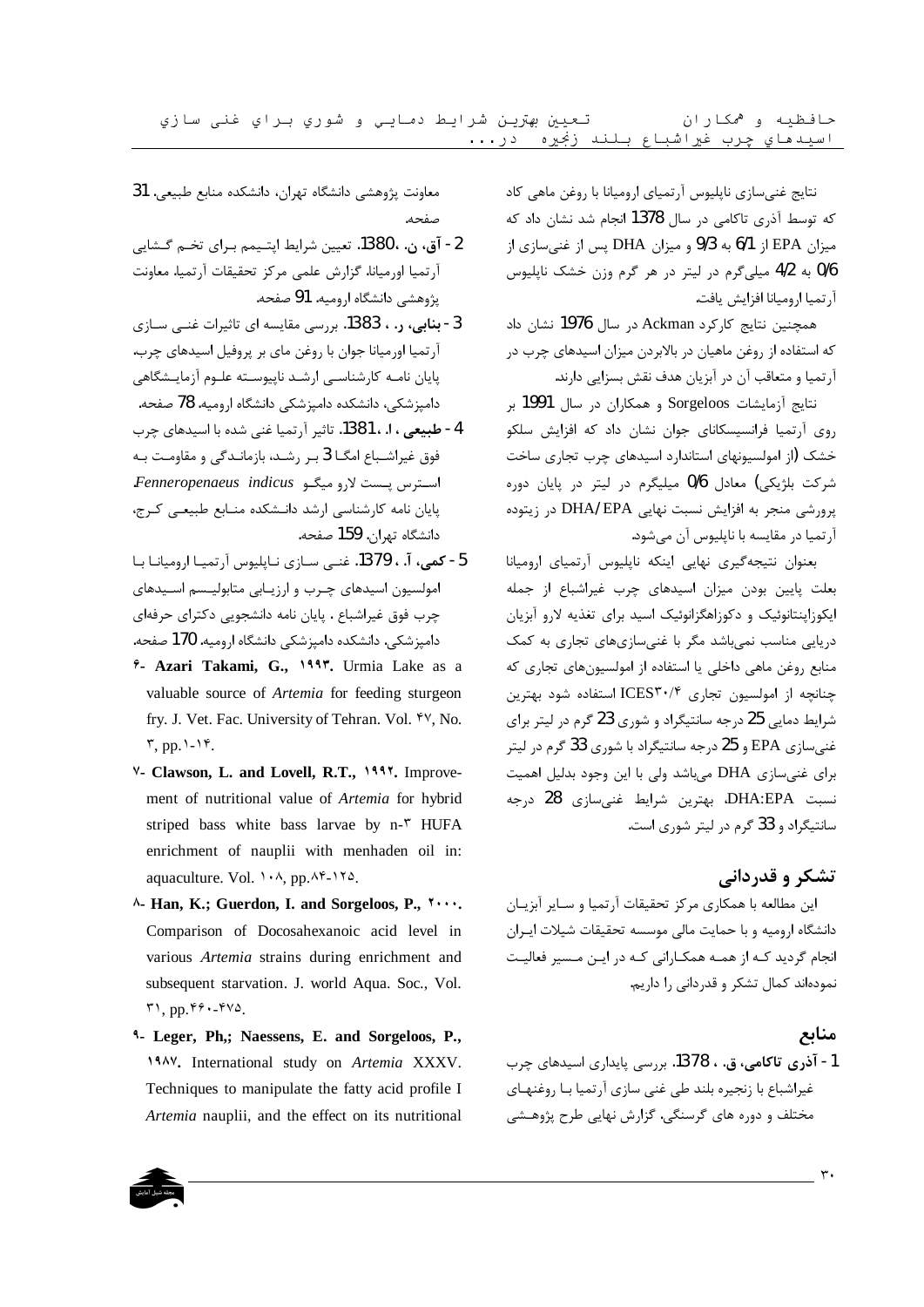effectiveness for the marine crustaces Mysidopsis Bahia (M). pp. F11- FTF. In: Artemia Research and its Applications 194V Vol. T. Ecology, culturing use in aquaculture. P. Sorgeloos, D.A. Bengston, W. Decleir, and E. Jaspers (Eds.). Universa Press, Wetteren, Belgium.  $\Delta \Delta \hat{r}P$ .

<sup>1</sup> · Schauer, P.; Johans, D.; Onely, C. and Simpson, K., 194. Lipid level, energy content and fatty acid composition of the cysts and newly hatched nauplii from five geographical strains of artemia. In: The brine shrimp Artemia, Vol. ", Universa Press, Wettern, Belgium. pp. ٢۶۵-٢٧٣.

- 11- Sorgeloos, P.; Lavens, P.; Leger, Ph. And Tacaaert, W., 1991. Live feeds and their substitution products for larval nutrition of fish, shrimp and prawn in: <sup> $\kappa$ th</sup> international course on fish larvae nutrition, April 10, 1991, Wageningen Netherlands. pp. 14Y-19Y.
- 17- Van Stappen, G., 1999. Introduction, Biology and Ecology of Artemia. In: Manual on the production and use of live food for aquaculture. Lavens, P and Sorgeloos, P. (Eds.)
- **17- Watanabe, T., 1997.** Importance of Docosahexanoic acid in marine larvae fish J. World Aqua. Soc. Vol. ٢۴, pp. ١۵٢-١۶١.